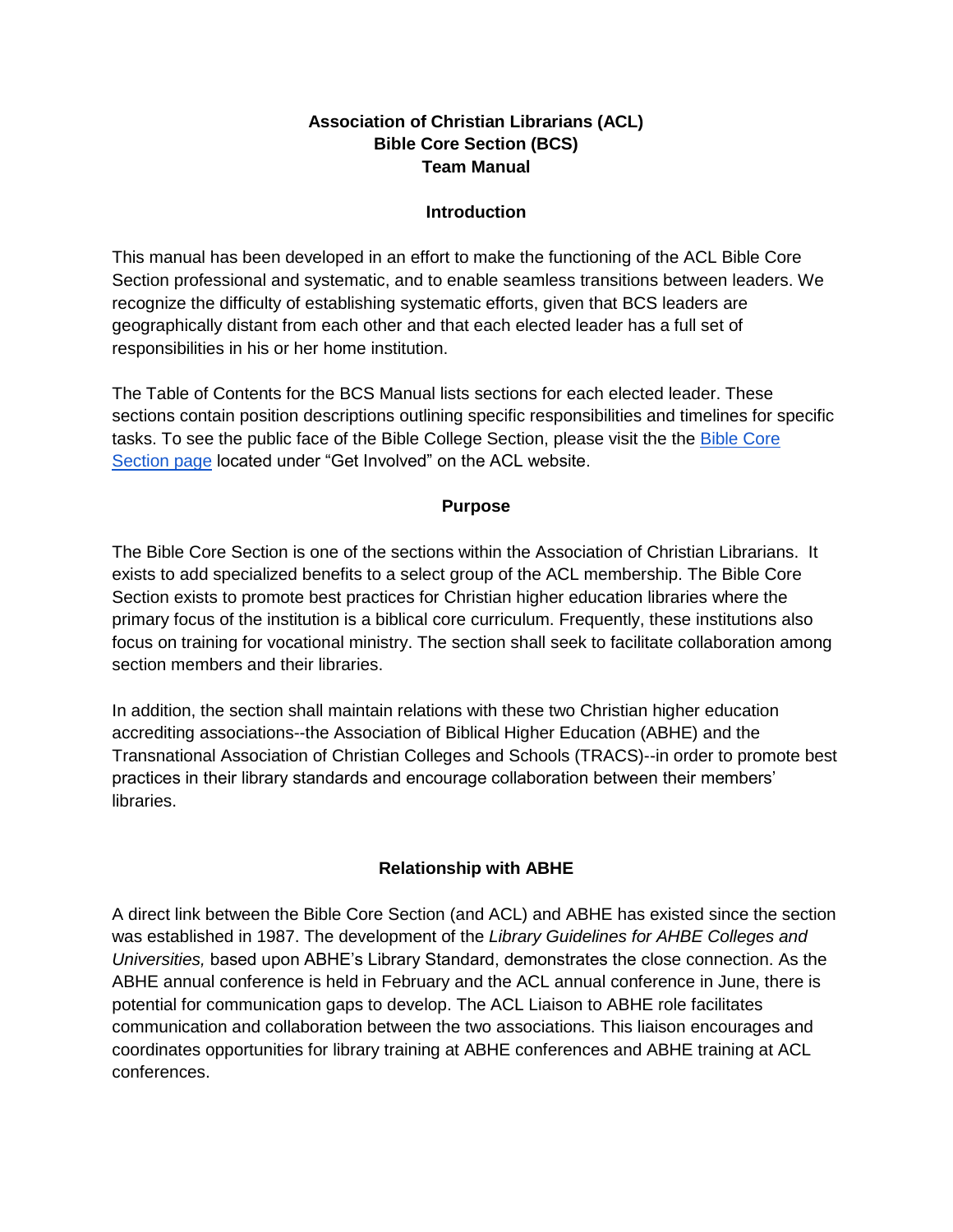# **Relationship with TRACS**

The Bible Core Section, along with the ACL Board of Directors, created a TRACS liaison role to help create a more direct link between the section and this accrediting body. The TRACS liaison and others are working to develop the *Library Guidelines for TRACS College Institutions*. The liaison position provides the opportunity for increased communication between the two associations and facilitates the opportunity for library training at TRACS conferences and TRACS training at ACL conferences.

# **Membership**

Membership in the Bible Core Section is focused on members of ACL who work at Christian higher education institutions where the primary focus is a biblical core curriculum (at least 30 hours in biblical studies coursework) and/or are accredited by the Association of Biblical Higher Education or the Transnational Association of Christian Colleges and Schools, or members who feel this section fits them best such as a librarian with primary responsibilities to Biblical studies, ministry, or religion departments.

As with ACL, the BCS has two levels of membership.

Full members: one who meets the criteria for full membership in ACL A full member shall be a Christian librarian subscribing to the purposes of ACL who is affiliated with an institution of higher learning. A full member is eligible to serve on the BCS Team.

Associate members: one who meets the criteria for associate membership in ACL.An associate member shall include the following individuals who are in agreement with the purposes of ACL:

- 1) Christian librarians not affiliated with institutions of higher learning.
- 2) Non-librarians.

Associate members may not serve on the BCS Team, but are entitled to all other benefits of BCS.

# **Contacts**

BCS members can learn about section activities and contact BCS Team members through the:

- ACL website, acl.org
- Bible Core Section webpages of the ACL website, [http://www.acl.org/index.cfm/get](http://www.acl.org/index.cfm/get-involved/sections/bible-college-section/)[involved/sections/bible-college-section/](http://www.acl.org/index.cfm/get-involved/sections/bible-college-section/)
- ACL discussion list with a subject starting Bible Core Section
- ACL office at (937) 766-ACLL (2255)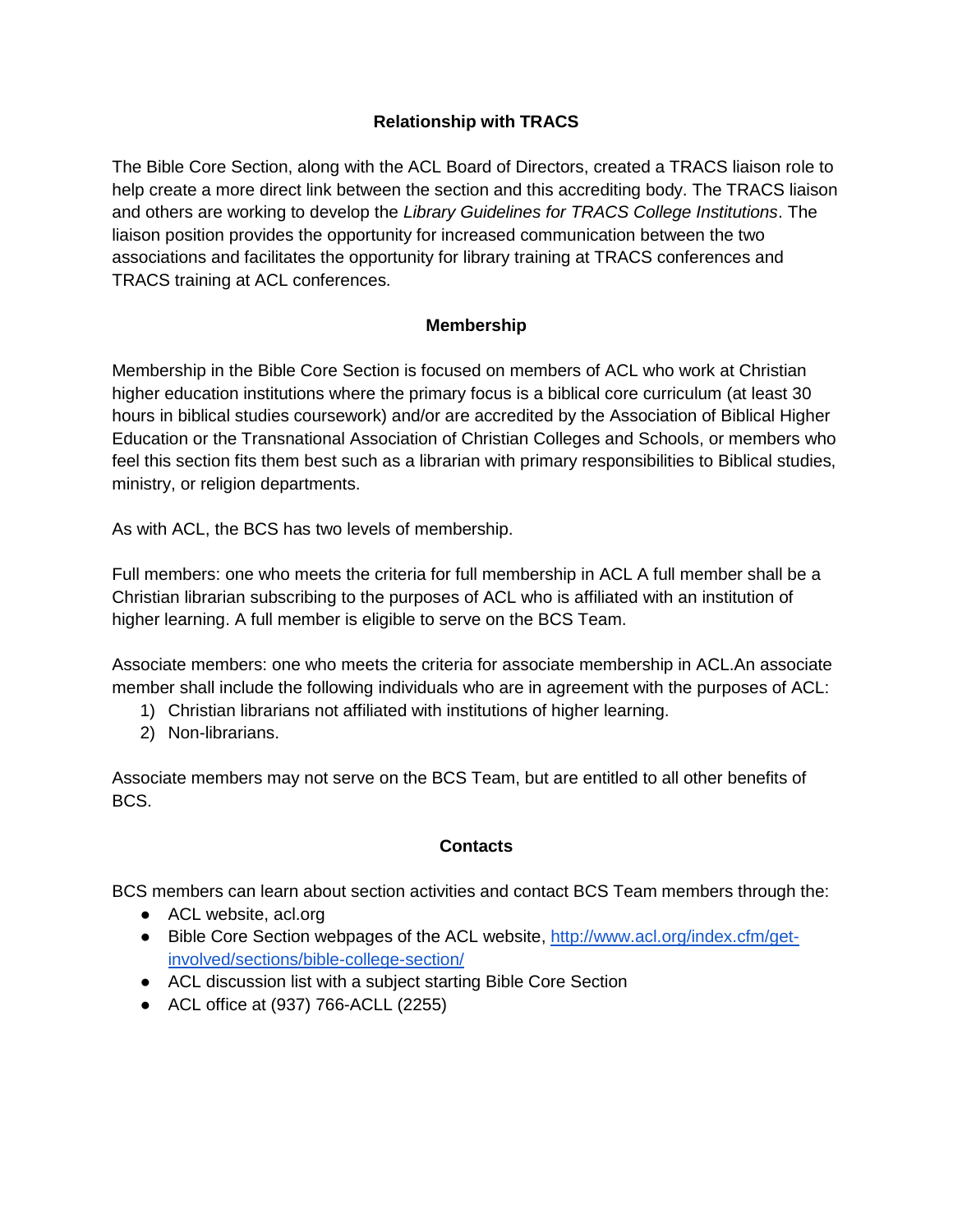### **Meetings**

The Bible Core Section shall conduct at least one business meeting, which includes a program, at each ACL annual conference. The BCS business meeting and program are open to all, though only BCS members may make motions or vote.

The Bible Core Section Team shall have at least one in-person team meeting at each ACL annual conference. The BCS Team meeting is for elected and appointed team members and is open to other BCS members at the discretion of the BCS Chair.

The parliamentary procedure authority for the BCS is the most current edition of *Robert's Rules of Order*.

# **ACL BCS TEAM**

All elected positions shall be for terms of three years.

If a team member must resign, is asked to leave a position, or is elected to a new position, the elected replacement will fill the position for the remainder of the original term.

ABHE and TRACS Liaisons are appointed by the ACL Board of Directors for two-year positions as noted in the ACL Standing Rules.

During team meetings and through correspondence, each team member will assume leadership by coordinating a specific area of section life. These coordinator responsibilities will typically last for one year, unless a member desires to continue and the other team members agree. More than one elected team member may assist in a certain area. The purpose of these coordinator responsibilities is to match section needs with the interests and gifts of the team members.

Qualifications of a BCS Team Member:

- Be a full Bible Core Section member which includes being a Christian librarian subscribing to the purposes of ACL who is affiliated with an institution of higher learning preferably accredited by ABHE or TRACS.
- Ideally has attended at least one conference AND one BCS meeting prior to being nominated for the BCS Team.
- Commit to attending the next three conferences.
- Commit to fulfilling assigned team responsibilities in a timely manner.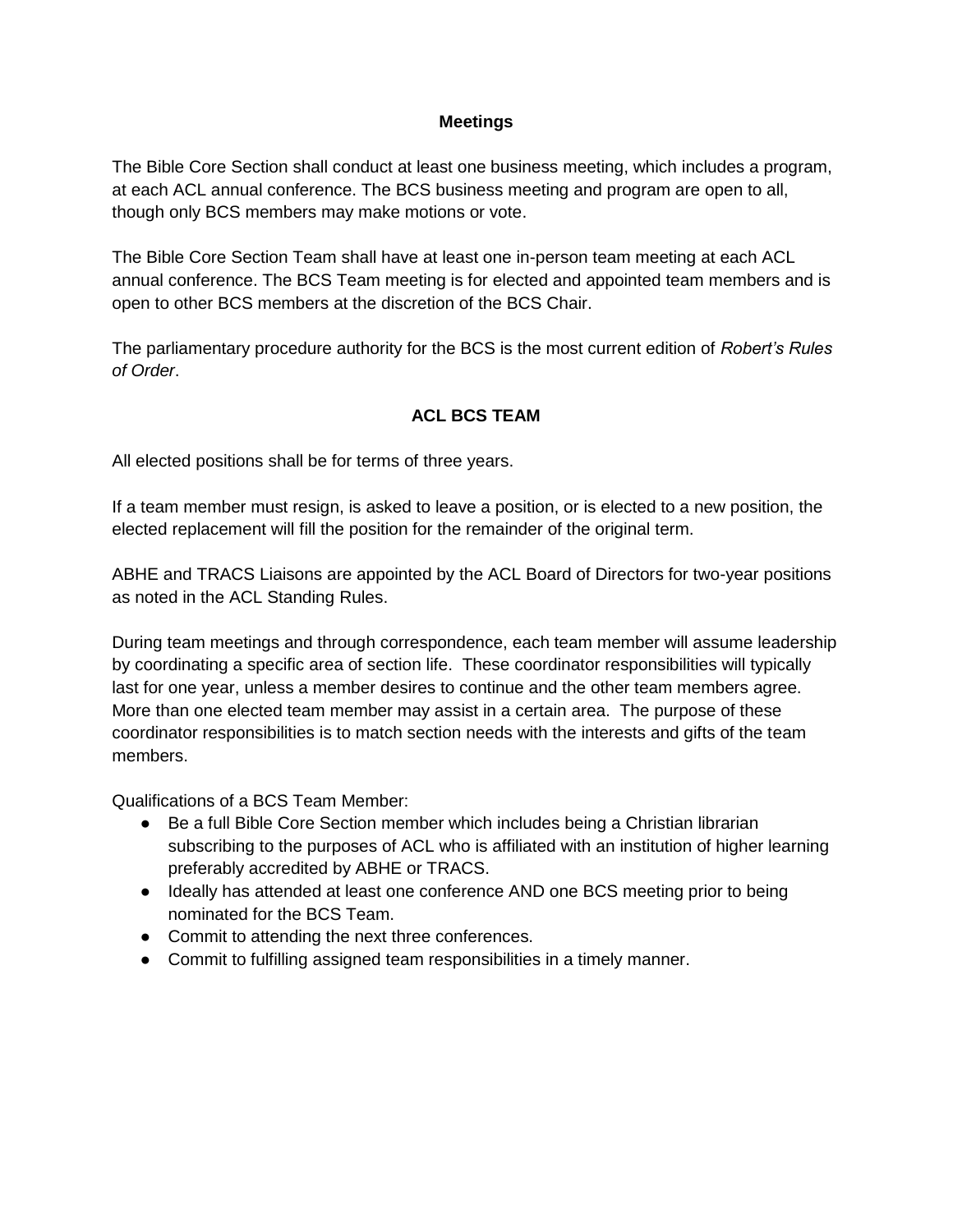### **Chair**

Authority: To direct the ongoing activities and projects of the Bible Core Section (BCS) upon election by the BCS membership at their annual meeting during the ACL annual conference.

Length of Term: 3-Years

Accountability: To the President of ACL in particular to the Board of Directors as representatives of the general membership of ACL.

Responsibilities & Timeline:

#### During the Year:

- Respond in a timely manner to all communications related to BCS in order to expedite the ongoing effectiveness of the planning, activities, and projects of the section.
- Promote the program, activities, and projects of the section to BCS members and the ACL membership.
- Systematically encourage and monitor progress on activities and projects of the section.
- Ensure that activities and projects of the section are carried out in a timely manner or by the date specified on the section's timeline of activities.
- Communicate progress and matters of concern (or need) with the BCS Team.
- Pray for BCS and its activities.

#### December-January-February:

- Communicate with the Conference Planning Team regarding the scheduled time slot and length of time for the BCS section program during the annual conference and the deadline for submitting the BCS program description for inclusion on the conference website and notebook.
- Facilitate the planning of the BCS section program meeting at the annual conference and obtain consensus of the program description from the BCS Team a minimum of 10 days before the description deadline.
- Submit the BCS program to the Conference Planning Team on or before the deadline.
- Confirm and then announce and request nominations for open team positions no later than the end of February through the ACL discussion list and/or other means.
- Respond to any requests from the Conference Planning Team for information.

#### March-April-May:

- Announce the section program on the ACL discussion list a minimum of 90 days before the conference; encourage participation again in April and May.
- Confirm that BCS Team members will attend conference and make arrangements to cover responsibilities for team members unable to attend.
- Collect reports from BCS Team members regarding activities and projects.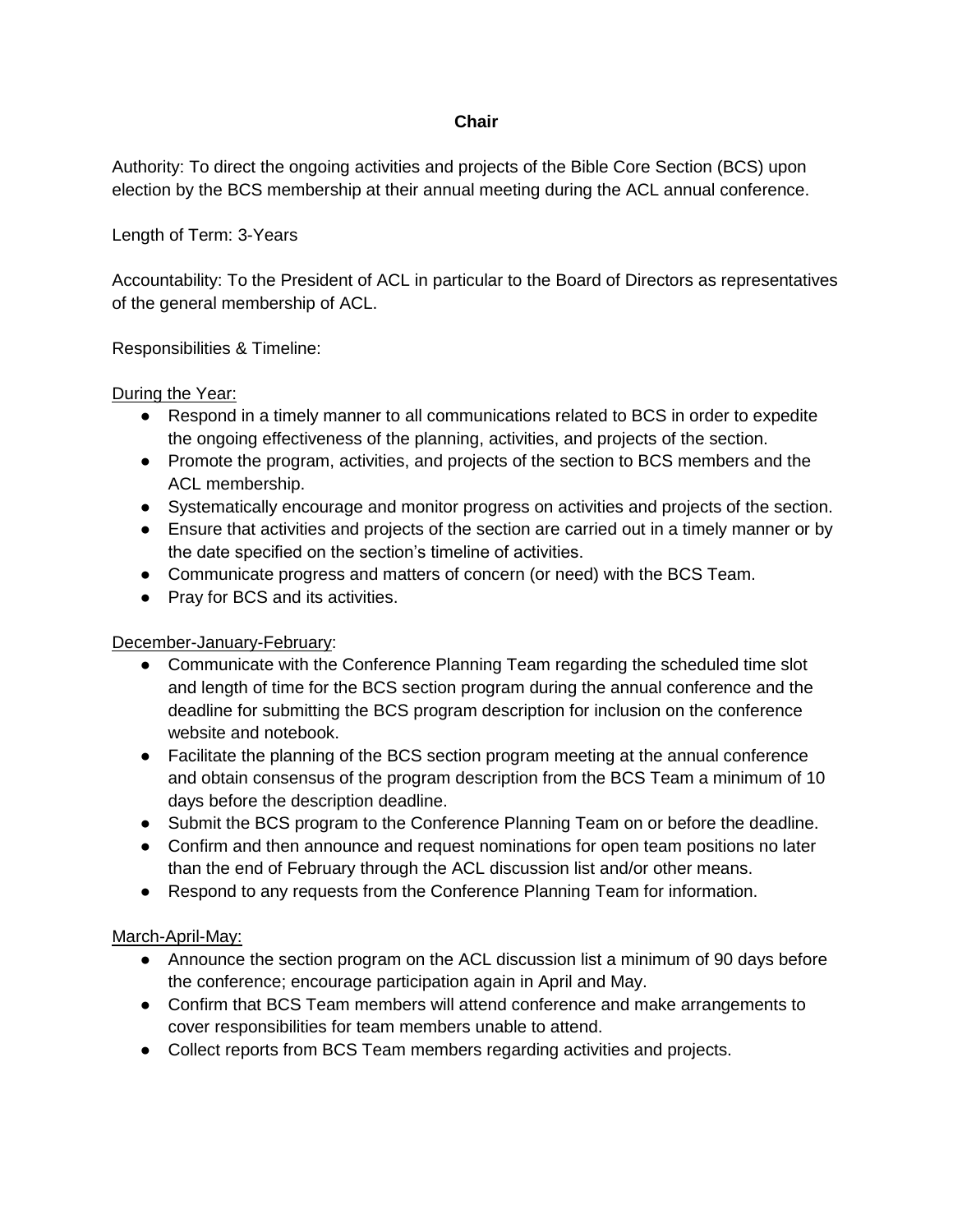- Prepare a written report on BCS activities and projects for the President and Board of Directors no later than 30 days prior to the start of the ACL Board of Directors meeting or when requested by the ACL Executive Director.
- Establish and announce times of BCS Team meetings (prior to and post section meeting) at the annual conference no later than June 1.
- Develop an evaluation form for the section meeting.

# At Annual Conference:

- Meet in person with BCS Team prior to the BCS section meeting and lead the team meeting.
- Lead or appoint another BCS member to lead the program portion of the section meeting at the annual conference.
- Ensure that the evaluation form is administered and collected.
- Meet in person with new and old BCS Team members after the section meeting to:
	- $\circ$  Review the section meeting and program to identify what went well and can be improved.
	- Establish project and activity goals for the coming year.
	- Confirm the project and activity responsibilities of each team member with the whole BCS Team, and individually in detail as needed.
	- Review the agreed upon timeline for projects and activities with the whole BCS Team, making adjustments to the timeline as needed.
- Annually seek ACL Board of Directors approval of section officers and team members and proposed activities and projects.

After Annual Conference:

- Send an announcement of new BCS Team members and summary of BCS meeting and program to the ACL discussion list.
- Create a summary of BCS section meeting evaluation results, including BCS Team member review, and distribute the evaluation and plan for improvement to BCS Team.
- Communicate with the Conference Planning Team regarding feedback related to the BCS section program and BCS in general.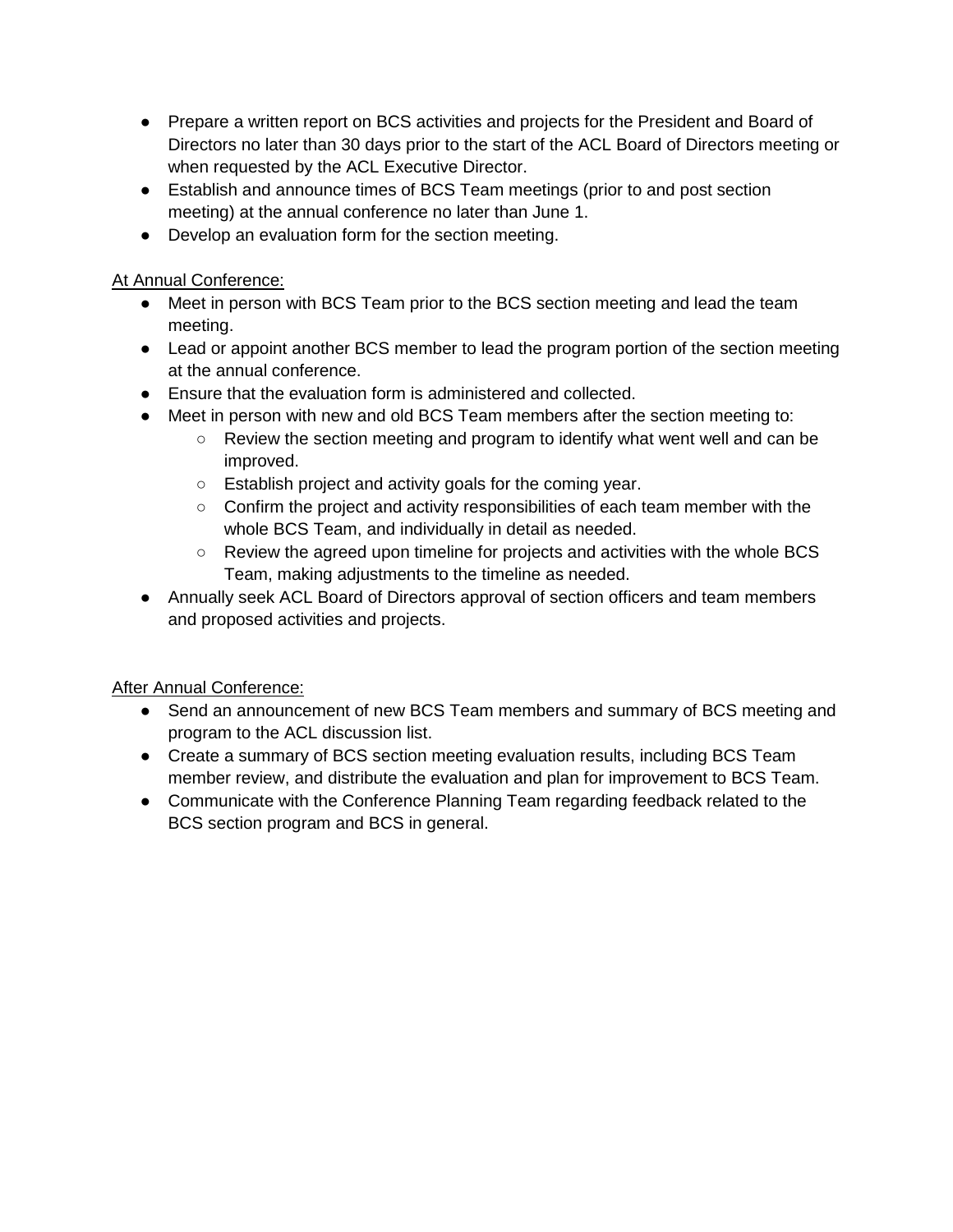# **Vice Chair**

Authority: To assist the Chair in guiding the ongoing activities and projects of the Bible Core Section (BCS) upon election by the BCS membership at their annual meeting during the ACL annual conference and to work with the Nominations Coordinator on the BCS elections.

Responsibilities & Timeline:

During the Year:

- Replies to questions and comments from other BCS Team members and section members promptly.
- Fulfills the duties of one or more of the coordinator positions listed below and agreed to at BCS Team meeting.
- Maintain regular communication with Chair in order to assist with duties as needed and assigned.
- Pray for BCS and its activities.

Before Conference:

- Actively participate in the planning of the BCS section meeting and program at the annual conference.
- Work with Nominations Coordinator to facilitate introduction and election of BCS Team members at the BCS business meeting and ensuring election ballots are prepared.

At Annual Conference:

- Select tellers and oversee counting of ballots.
- Ensure the election process is expedited and ideally takes less than 5 minutes of the business meeting.
- Assure the Secretary has accurate election results and has the actual election ballots. which are retained for one year. (Election results must be presented in a tactful manner without providing actual vote counts.)
- Attends all BCS section and team meetings.
- Actively assists with BCS section meeting and program.
- Provides new team members access to up-to-date BCS Manual and job descriptions at the meeting of old and new BCS Team members.

After Conference:

● Begin working on assigned projects and activities.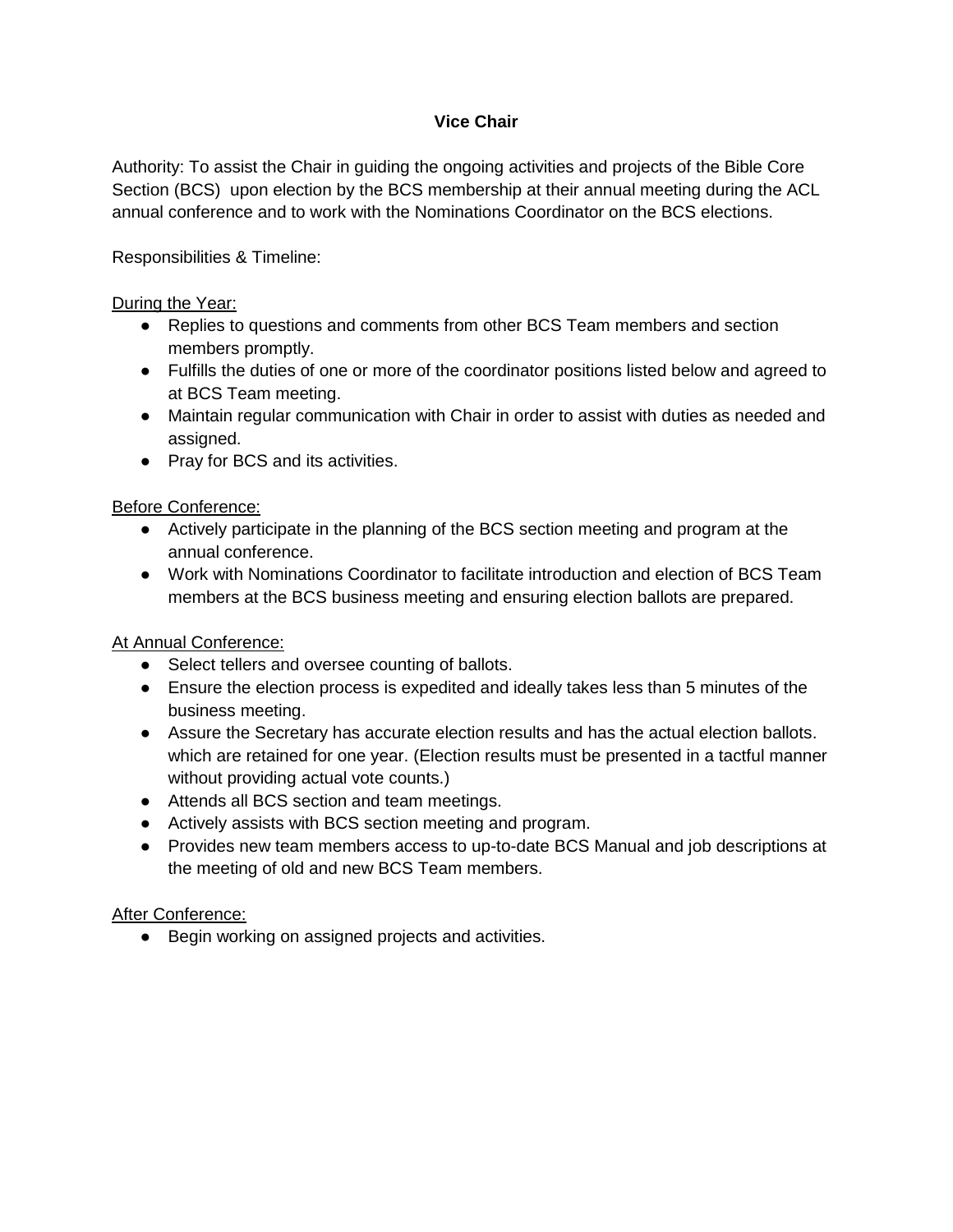### **Secretary**

Authority: To compile the official record of all Bible Core Section activities by taking accurate minutes of all BCS meetings and online communication.

Responsibilities & timeline:

### During the year:

- Replies to questions and comments from other BCS Team members and section members promptly.
- Collects and archives e-mails sent to the ACL discussion list pertaining to BCS business.
- Maintain regular communication with BCS Chair and other team members.
- Maintain written record of decisions made throughout the year by BCS Team members particularly those related to BCS projects and activities.
- The Secretary may choose to fulfill the duties of a coordinator position in addition to the secretary role, if desired.
- Pray for BCS and its activities.

### Before Conference:

- Maintain copy of BCS Manual in electronic format.
- Collect and archive the report from BCS Chair to ACL Board of Directors.
- Works with Chair to arrange for substitute secretary if unable to attend conference.

# At Annual Conference:

- Attends all section meetings and BCS Team meetings
- Takes minutes at all BCS meetings
- Assists with BCS program as requested

#### After the Conference:

- Submit email of BCS election results and summary of BCS meeting and program to Chair for distribution.
- Distributes copies of minutes from section and team meetings to all BCS Team members.
- Ensure that minutes of the section meeting and program are submitted to the ACL office for posting.
- Notifies the Chair and Nominations Coordinator (if one) of leadership positions which will become vacant at the next conference.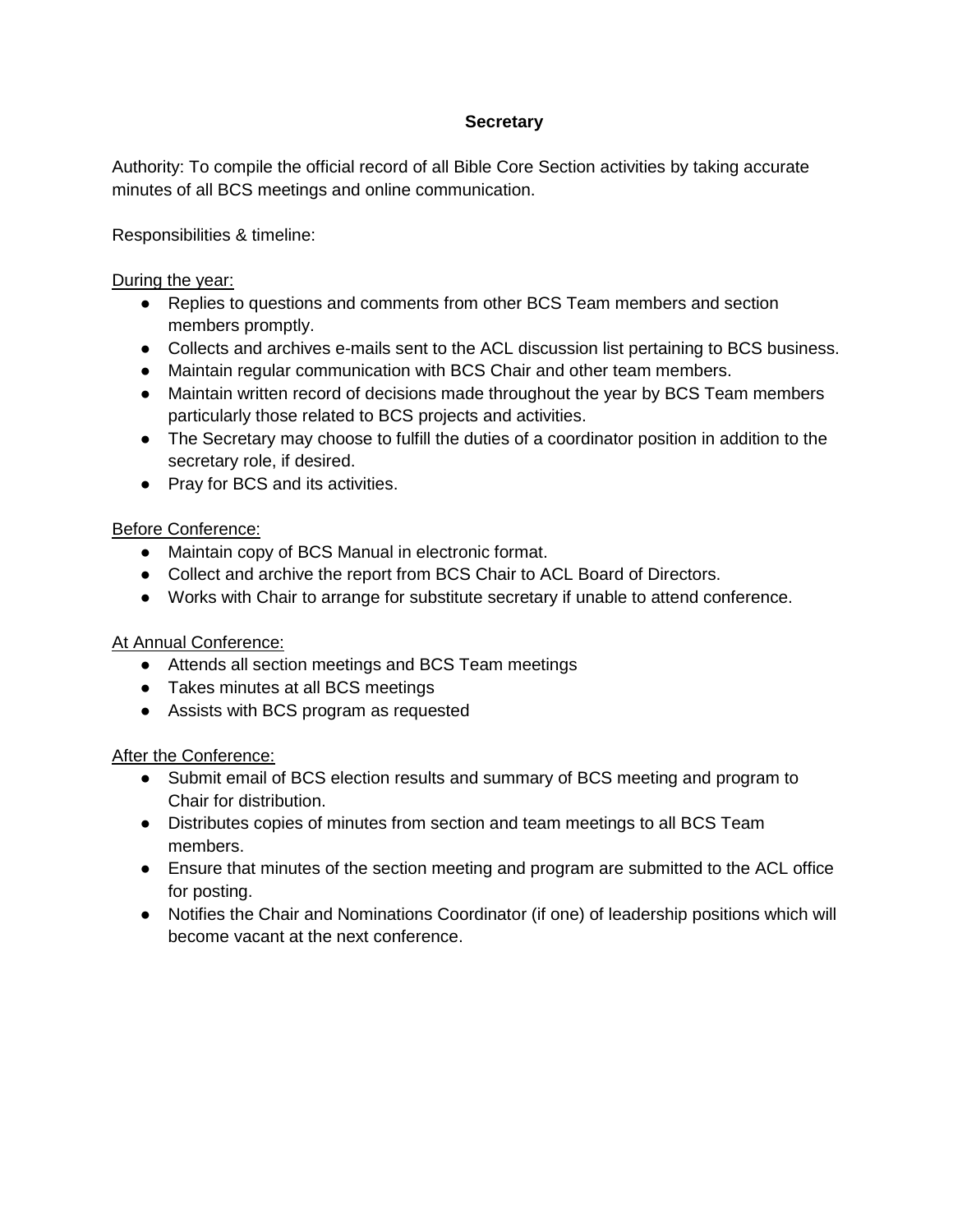### **Members-at-Large**

(3-year term)

Responsibilities & timeline:

The Bible Core Section may have up to three Members-at-Large who are not elected to a *specific* coordinator position, but are expected to coordinate one or more aspects of section life according to the expectations and timeline established by the BCS Team. As their interests and/or the needs of the section change, a Member-at-Large may perform different duties from year to year, but a Member-at-Large who agrees to coordinate something shall follow through on that work for the course of one year.

#### During the year:

- Replies to questions and comments from other section leaders and members promptly.
- Perform all of the duties as listed for the coordinator role(s) they have accepted.
- Other duties as assigned by Chair.
- Prays for BCS and its activities.

#### Before Conference:

● Submits copies of documents, e-mails, or reports to the Chair or Secretary as requested.

#### At Annual Conference:

- Attends all Bible Core Section and BCS Team meetings.
- Actively assists with BCS program as requested.

#### After the Conference:

● Ensure that all other elected BCS Team members have their e-mail address and contact information.

#### **Coordinator positions:**

The following six coordinator descriptions describe activities that need to be accomplished by the BCS Team. Each Member-at-Large needs to select one or more of these coordinator positions and fulfill responsibilities. Officers or other designated section members may fill a coordinator position as well. This allows each person to serve in areas in which they are passionate and gifted.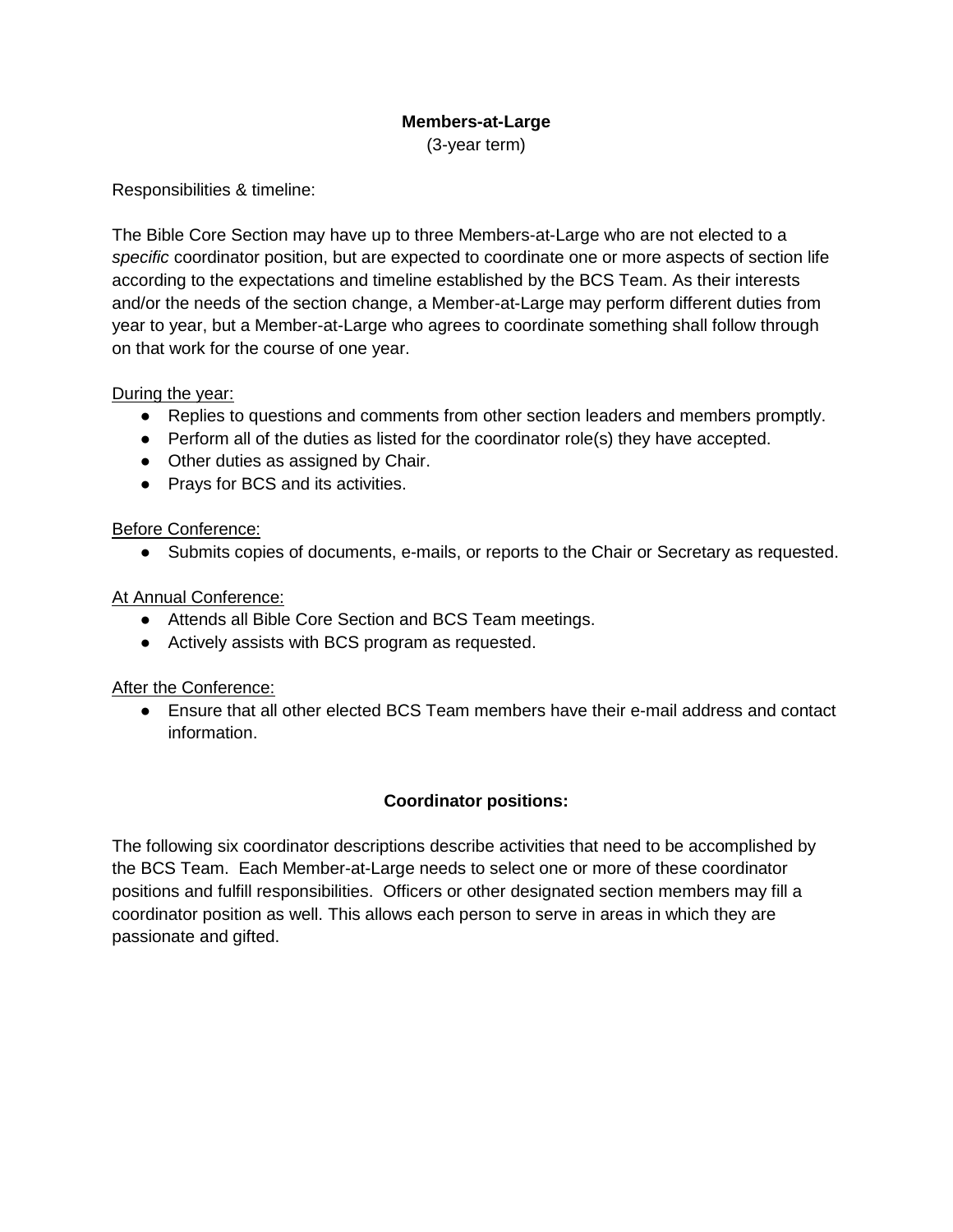# **Program Coordinator**

Charge: To plan and carry out the program portion of the BCS meeting as decided by the BCS Team.

### During the Year:

- Track and keep note of topics of interest to BCS members for potential program ideas.
- Work with the Chair to facilitate the discussion and planning of the BCS program in conjunction with the entire BCS Team.
- Solicit and review nominations for presenters, panelists, etc for the BCS program.

### Before Conference:

- Contribute to the BCS meeting agenda.
- Work with Chair to locate individual(s) to introduce speakers and serve in other capacities as needed.

### At Annual Conference:

- Attend the BCS and team meetings.
- Does whatever is needed to ensure a smooth program presentation.
- Take notes about topics for future program panel discussions or presentations.

### After the Conference:

- Reads BCS program evaluations.
- Sends thank you notes to program participants.
- Suggests program topics or resources for the following year based on conference notes and BCS program evaluations.

# **Nominations Coordinator**

Charge: To solicit nominations for open BCS leadership positions in conjunction with the BCS Chair and assist the BCS Vice Chair with the election.

Responsibilities & Timeline:

During the Year:

- Request nominations no later than February for open leadership positions through the ACL discussion list and/or other means.
- Answer or refer to other BCS Team members any questions from prospective nominees.
- Confirm that nominees are willing to have their names on the ballot and will be attending conference.
- Other duties as assigned by Chair.

#### Before Conference:

● Request brief biographical sketches and pictures from nominees.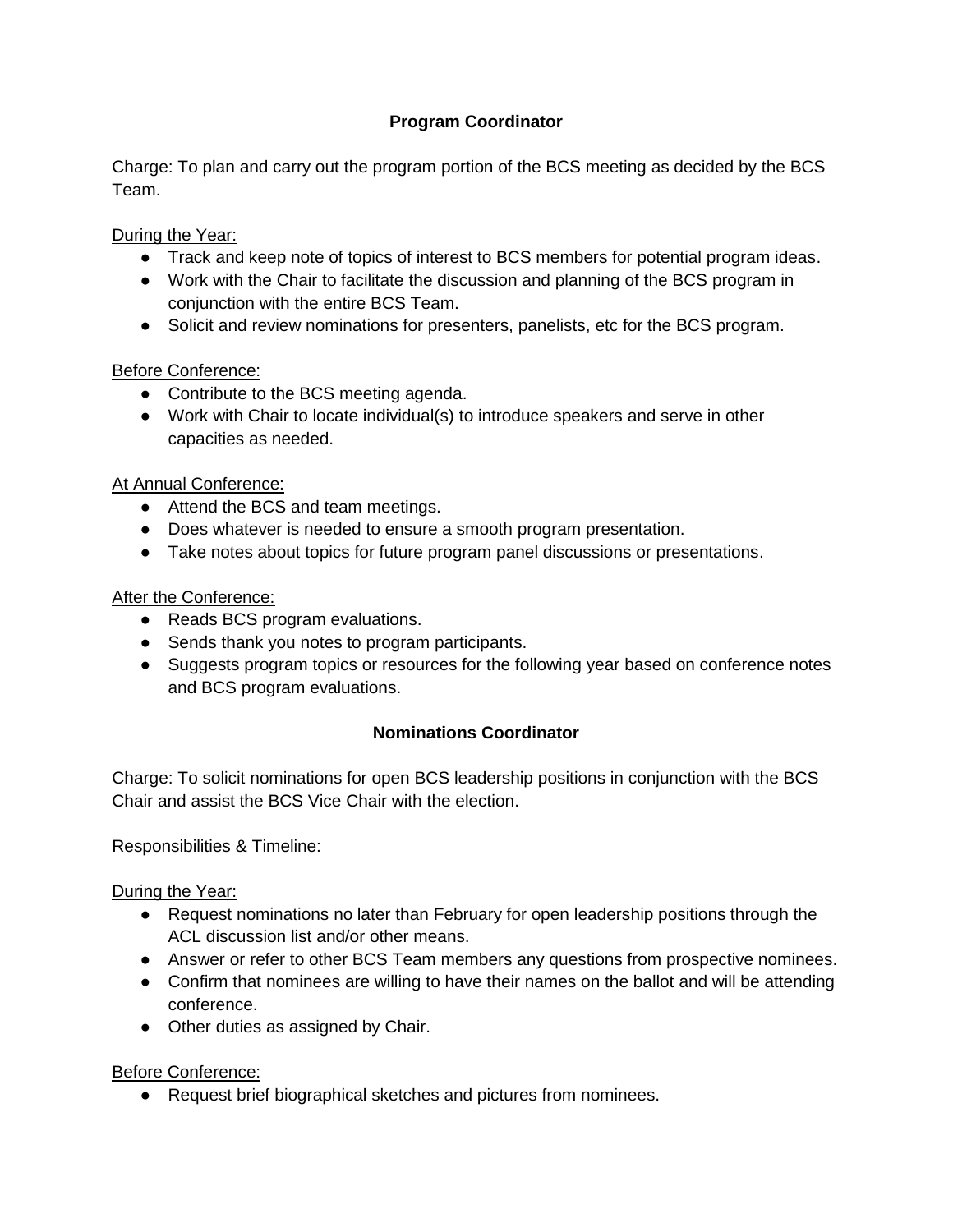- Ensure nominee biographical information is posted to ACL discussion list or BCS webpage.
- Forward biographical information to the Chair for the meeting agenda.
- Create paper ballots to use during the section meeting and ensure they are available during the meeting.
- Work with the Vice Chair to arrange for someone to introduce the nominees if unable to attend conference.

# At Conference:

- Introduce nominees at BCS meeting.
- Select two tellers from BCS members who are not on the BCS Team.
- Instruct tellers on distribution and counting of election ballots (along with Vice Chair).

#### After the Conference:

● Receive a list of positions that will be vacant at the next conference from the Secretary.

# **Website Coordinator**

Charge: To develop, update, and maintain BCS related content which is accurate and relevant to BCS members and accessible online via the BCS webpages or Libguide.

### During the year:

In conjunction with the ACL contact for the ACL website:

- Be responsible to review and maintain the content of the BCS section pages.
- Be responsible to ensure that all links on the BCS section pages are accurate.
- Post the names and positions of BCS Team members.
- Work with other Members-at-Large and Officers to post current and accurate information about BCS activities.

LibGuides:

- Solicit suggestions of both specific resources and types of resources to be added to the BCS Libguide.
- Track suggestions and resources posted to the ACL discussion list and mentioned at ACL conference.
- Ensure that links posted on the BCS Libguide are accurate and well-explained.
- Promote the use of the BCS Libguide to BCS members.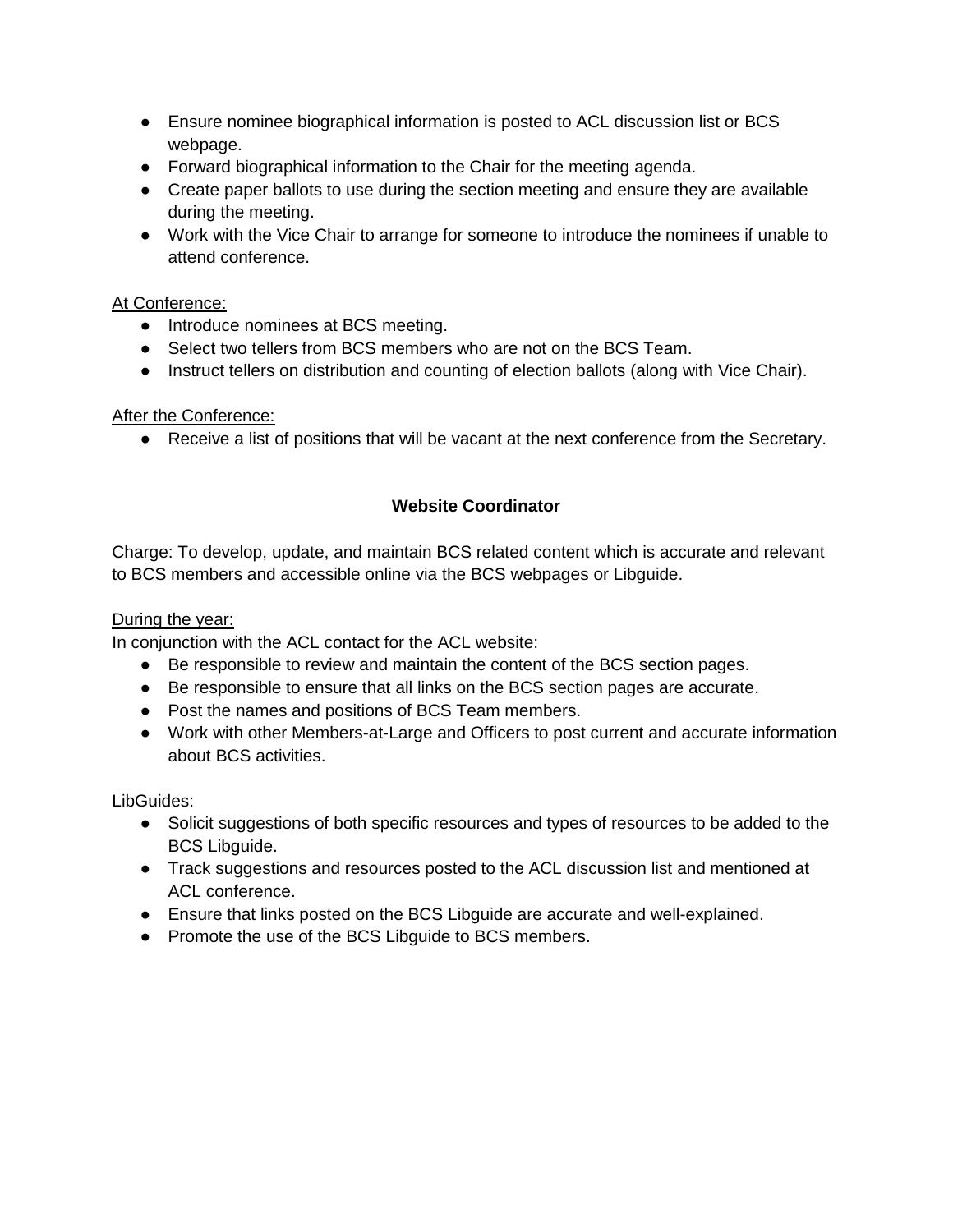# **Collection Development Resources Coordinator**

Charge: To develop, update, and maintain collection development related content which is accurate and relevant to BCS members and is accessible online via the BCS webpages or Libguide.

During the year:

- Solicit suggestions and resources that can be used by BCS members for collection development.
- Track suggestions and resources posted to the ACL discussion list and mentioned at ACL conference.
- Suggestions may include resource lists or suggested questions to consider and think about related to collection development topics.
- Work with the LibGuides coordinator to post and maintain collection development resources on the BCS Libguide.

# **Liaison to the ACL Mentoring Program:**

Qualifications:

- Understand and be committed to the ACL Mentor Program mission statement.
- Understand the goals and objectives involving the ACL mentor-mentee relationships.

Charge: To help BCS members connect with and benefit from mentoring relationships.

Responsibilities & Timeline:

#### During the year:

- Be knowledgeable of the mentor and mentee forms and their use
- Be aware of the lines of authority for the mentoring program including suggested activities and program evaluation.
- Communicate with the LAS Mentoring Coordinator (if position is filled) and ACL Mentoring Coordinator as needed.
- Recruit BCS mentors for mentees.
- Publicize the mentorship program to BCS members.

# Before Conference:

- Encourage established mentor-mentee pairs to attend conference.
- Submit a report to the BCS Chair on the mentoring program.

# At Conference:

- Meet with potential BCS mentors to recruit them to the program.
- Meet with individuals who may be seeking a mentor.
- Meet with LAS and ACL Mentoring Coordinators as needed.
- Attend BCS section meeting and BCS Team meeting.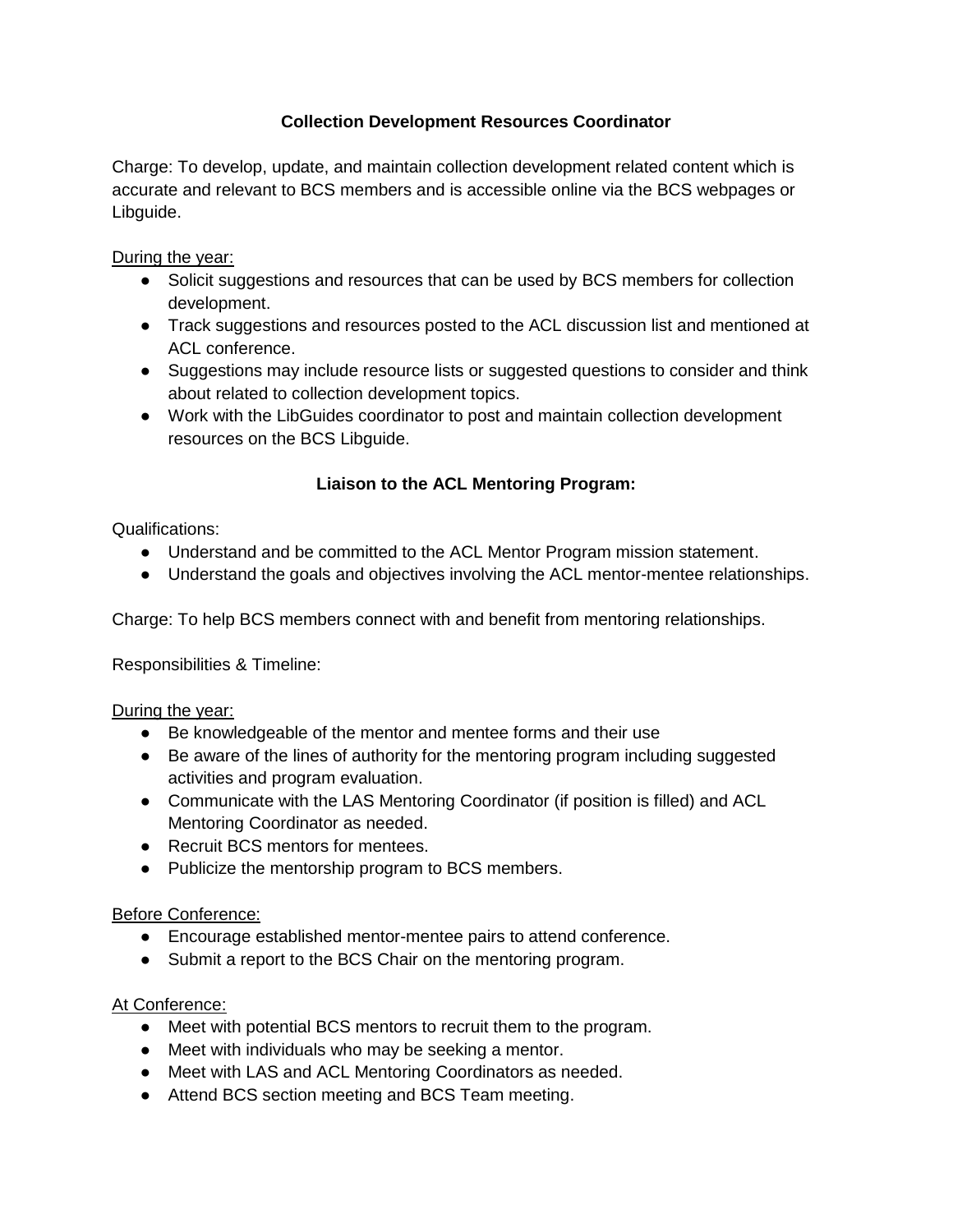**After Conference:** 

● Follow-up with potential BCS mentors and BCS members seeking a mentor.

### **Liaison Positions**

The ACL Board of Directors appoints two Liaisons which interact between ACL/BCS and the accrediting associations. These are two-year appointed positions as indicated by ACL Standing Rules.

# **Liaison to ABHE**

- Act as a communication channel between BCS and ABHE.
- Assist the BCS in making changes to the document *Library Guidelines for ABHE College and Universities*.
- Collaborate with the ACL marketing team to promote ACL at ABHE conferences.
- Serve as a liaison between ACL, BCS and ABHE in regard to working cooperatively on joint projects mutually beneficial to each association.

# **Liaison to TRACS**

- Act as a communication channel between BCS and TRACS.
- Assist the BCS in making changes to the document *Library Guidelines for TRACS Institutions*.
- Collaborate with the ACL marketing team to promote ACL at TRACS conferences.
- Serve as a liaison between ACL, BCS and TRACS in regard to working cooperatively on joint projects mutually beneficial to each association.

# **ACL Board of Directors Liaison to Bible Core Section**

The ACL Board of Directors appoints a Director-at-Large to serve as a liaison to the Bible Core Section. This person serves as an ex officio appointed member of the BCS team.

- Acts as a communication channel between the ACL Board and BCS.
- Serves as a liasion between ACL and BCS in regard to working cooperatively on joint projects mutually beneficial to members.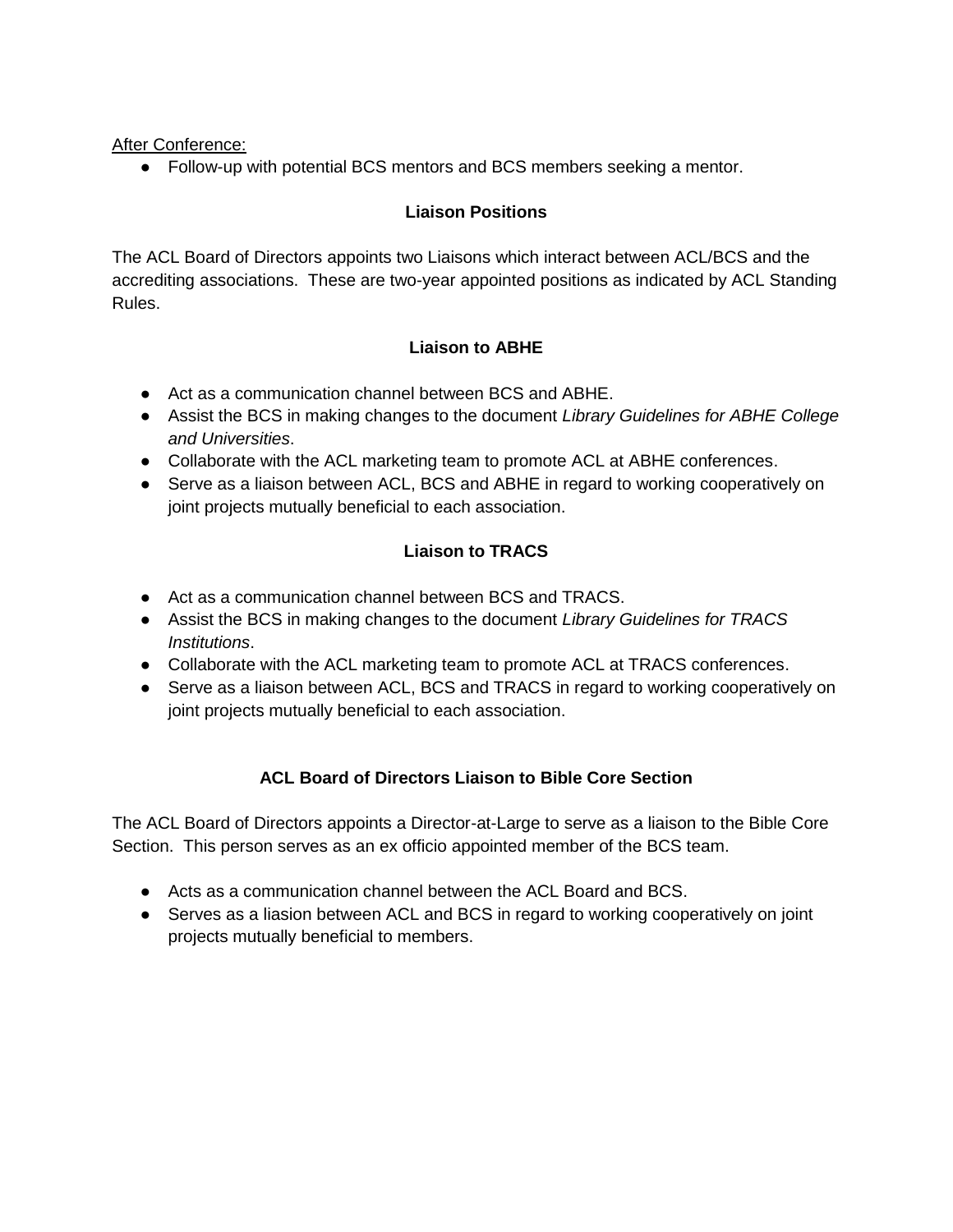BCS Team Timeline:

| Task:                                                                                                                                                           | <b>Who Performs:</b>                                     | Timeframe:                                                        |  |  |
|-----------------------------------------------------------------------------------------------------------------------------------------------------------------|----------------------------------------------------------|-------------------------------------------------------------------|--|--|
| <b>Before Conference:</b>                                                                                                                                       |                                                          |                                                                   |  |  |
| Communicate with Conferencing Planning<br>Team regarding schedule/length for BCS<br>section program & deadline for submitting<br><b>BCS</b> program description | Chair                                                    | December-January-February                                         |  |  |
| Have suggested list of program topics or<br>resources for BCS program planning                                                                                  | Program<br>Coordinator                                   | Throughout year but<br>available in December-<br>January-February |  |  |
| Facilitate the planning of BCS section<br>meeting & program; obtain consensus of<br>program description from BCS Team                                           | Chair<br>Program<br>Coordinator<br>All BCS Team          | December-January-February;<br>10 day before deadline              |  |  |
| Solicit/review nominations for presenters,<br>panelists, etc. for BCS program                                                                                   | Program<br>Coordinator                                   | December-January-February                                         |  |  |
| Submit the BCS program to the<br><b>Conference Planning Team</b>                                                                                                | Chair<br>Program<br>Coordinator                          | December-January-February;<br>by description deadline             |  |  |
| Confirm, announce, and request<br>nominations for open team positions                                                                                           | Chair<br>Vice Chair<br><b>Nominations</b><br>Coordinator | No later than end of February                                     |  |  |
| Announce section program on ACL<br>discussion list minimum of 90 days before<br>conference                                                                      | Chair<br>Program<br>Coordinator                          | March                                                             |  |  |
| Confirm BCS Team members will attend<br>conference and make arrangements to<br>cover responsibility as needed                                                   | Chair<br>All BCS Team                                    | March-April-May                                                   |  |  |
| Chair collects reports from all BCS Team<br>members regarding activities and projects                                                                           | Chair<br>All BCS Team                                    | March-April                                                       |  |  |
| Confirm nominees are willing to have<br>names on the ballot and will be attending<br>conference                                                                 | <b>Nominations</b><br>Coordinator                        | April-May                                                         |  |  |
| Request brief biographical sketches of<br>nominees and post to ACL discussion<br>list/BCS webpage                                                               | <b>Nominations</b><br>Coordinator                        | April-May; No later than June                                     |  |  |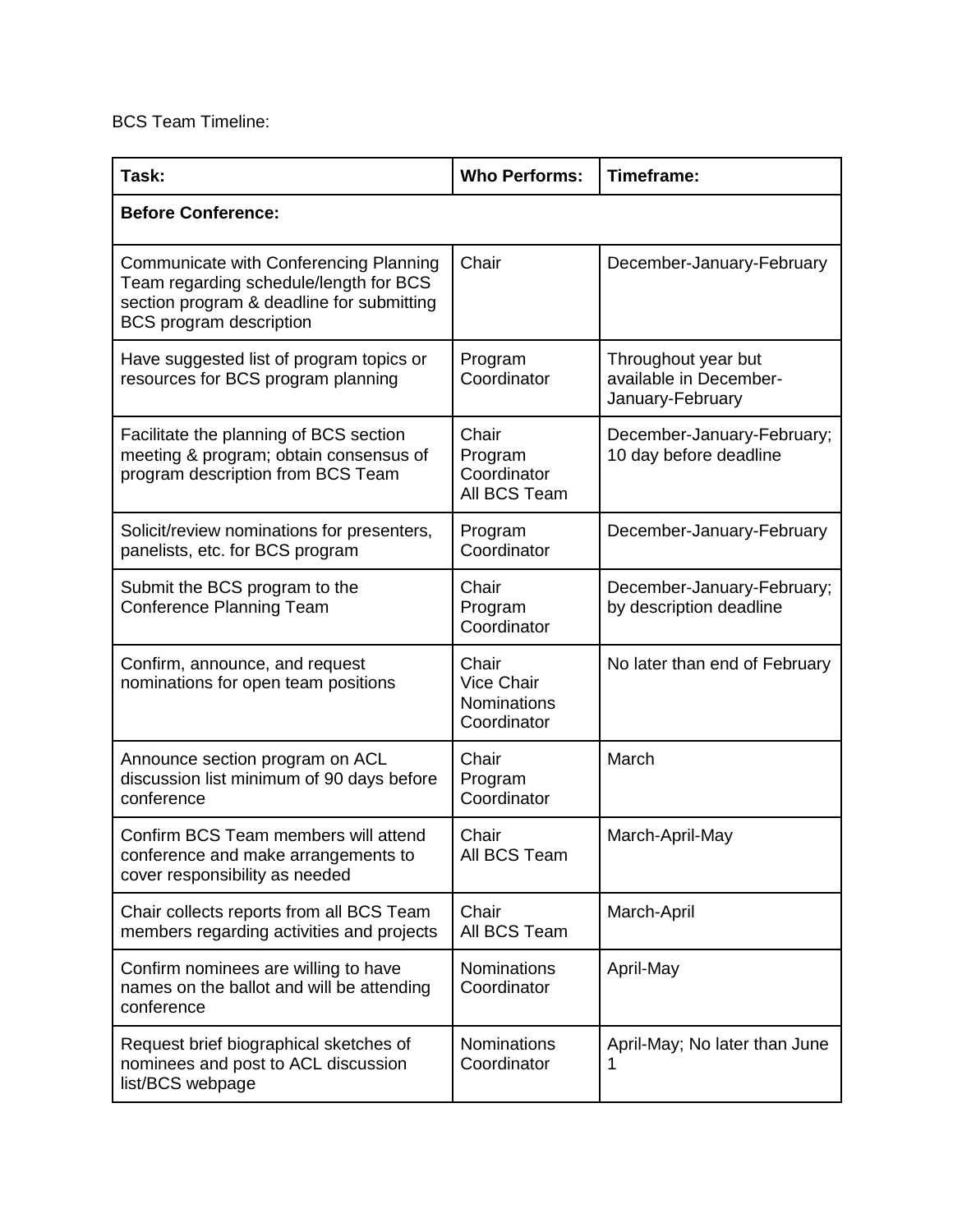| Locate individual to introduce program<br>speakers as needed                                                        | Program<br>Coordinator                                 | No later than June 1                                           |  |  |
|---------------------------------------------------------------------------------------------------------------------|--------------------------------------------------------|----------------------------------------------------------------|--|--|
| Prepare written report on BCS activities<br>for President and Board of Directors<br>Archive copy of report          | Chair<br>Secretary                                     | March-April-May; no later<br>than 30 days before<br>conference |  |  |
| Establish and announce times of BCS<br>Team meetings                                                                | Chair                                                  | March-April-May; no later<br>than June 1                       |  |  |
| Develop an evaluation form for the section<br>meeting                                                               | Chair<br>Program<br>Coordinator                        | March-April-May: no later<br>than June 1                       |  |  |
| Create paper ballots for election                                                                                   | <b>Nominations</b><br>Coordinator<br><b>Vice Chair</b> | No later than June 1                                           |  |  |
| At Conference:                                                                                                      |                                                        |                                                                |  |  |
| Lead and attend all BCS Team and<br>section meetings                                                                | Chair<br>All BCS Team                                  |                                                                |  |  |
| Superintend BCS election including<br>someone to introduce nominees and<br>counting of ballots and election results | <b>Vice Chair</b><br><b>Nominations</b><br>Coordinator | Before, during, and after BCS<br>section meeting               |  |  |
| Ensure a smooth program presentation                                                                                | Program<br>Coordinator                                 | Before and during BCS<br>section meeting                       |  |  |
| Provide new team members access to up-<br>to-date BCS Manual and job descriptions                                   | <b>Vice Chair</b>                                      | At meeting of old and new<br><b>BCS Team Members</b>           |  |  |
| Seek ACL Board of Directors approval of<br>team members and BCS activities and<br>projects                          | Chair                                                  |                                                                |  |  |
| <b>After Conference:</b>                                                                                            |                                                        |                                                                |  |  |
| Send announcement of new BCS Team<br>members and summary of BCS<br>meeting/program to ACL discussion list           | Chair<br>Secretary                                     | By end of June                                                 |  |  |
| Distribute copies of minutes from section<br>and team meetings to elected leaders                                   | Secretary                                              | By end of June                                                 |  |  |
| Submit minutes of section meeting and<br>program to ACL office for posting                                          | Secretary                                              | By end of June                                                 |  |  |
| Create summary of BCS section                                                                                       | Chair                                                  | By end of June                                                 |  |  |